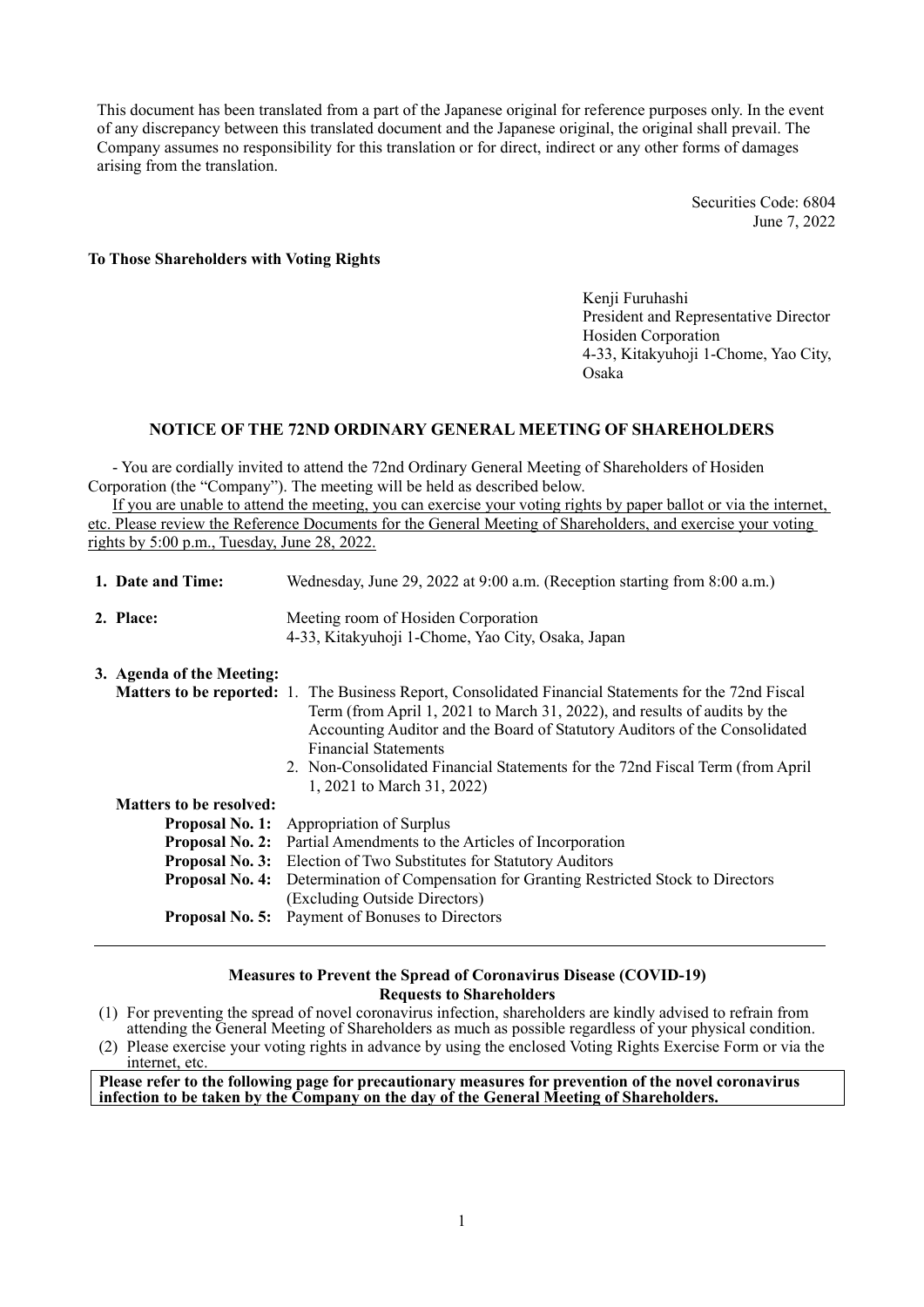# **Measures of the Company at the Meeting and Requests to Our Shareholders Attending the Meeting**

The Company will take the following measures to prevent the novel coronavirus infection. We would like to ask all shareholders for their understanding and cooperation.

#### **For shareholders attending the General Meeting of Shareholders**

For shareholders considering attending the meeting, please fully confirm the situation of the infection on the day of the meeting and your physical condition such as not having a fever before leaving your home and ensure that you do not overextend yourself.

## **Measures to be taken at the venue of the General Meeting of Shareholders**

- (1) We ask all shareholders attending the meeting to cooperate by wearing masks and using alcohol-based disinfectant, as well as taking your temperature.
- (2) The admission of shareholders who seem to be unwell, who have symptoms such as coughing and fever and/or who cannot cooperate our precautionary measures may be restricted.
- (3) Officers and operating staff will be wearing masks.
- (4) As we plan to make space between the seats, the number of seats available is limited. Therefore, even though you come to the meeting venue on the day of the meeting, your admission may be restricted.
- (5) In order to shorten the time for the shareholders attending the meeting, the meeting will be held in a smooth manner.
- (6) Please be noted that no souvenir and beverages, etc. will be served. We appreciate your understanding.
- The details of the measures may be changed due to future circumstances. In the event of any major changes in the operation of the General Meeting of Shareholders, the changes will be published on our website (https://www.hosiden.com).

………………………………………………………………………………………………………………………..

-For those attending, please present the enclosed Voting Rights Exercise Form at the reception desk on arrival at the meeting.

-The following matters, which should be provided together with this notice, are posted on our website (https://www.hosiden.com) pursuant to the provisions of laws and regulations and Article 14 of the Articles of Incorporation of the Company, and are therefore not included in the attachments to this notice.

- 1. Notes to Consolidated Financial Statements, which are part of the Consolidated Financial Statements
- 2. Notes to Non-consolidated Financial Statements, which are part of the Non-consolidated Financial Statements

Accordingly, the Consolidated Financial Statements and Non-consolidated Financial Statements included in the attachments to this notice are part of the consolidated financial statements and non-consolidated financial statements audited by the Accounting Auditor and the Statutory Auditors when preparing the audit reports.

-Any and all corrections that occurred with regard to the Reference Documents for the General Meeting of Shareholders, Business Report, Non-Consolidated and Consolidated Financial Statements will be published on our website (https://www.hosiden.com).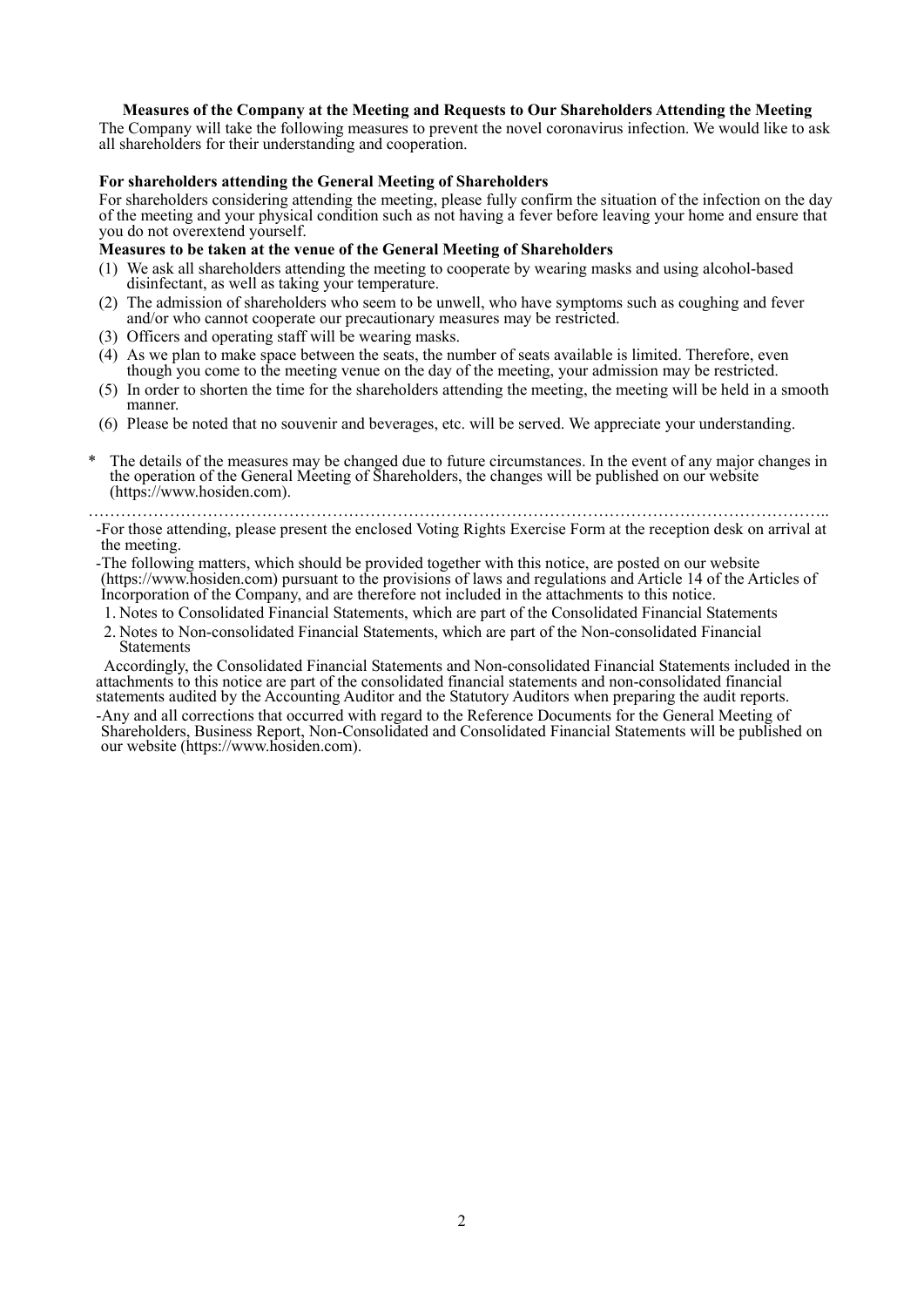#### **(REFERENCE)**

# **Financial Highlights (**Year ended March 31**)**

|                                                             |                   | March 2018  | March 2019   | March 2020   | March 2021   | March 2022   |
|-------------------------------------------------------------|-------------------|-------------|--------------|--------------|--------------|--------------|
| 1. Consolidated financial highlights                        |                   |             |              |              |              |              |
| Net sales                                                   | (Millions of yen) | 299,440     | 233,435      | 211,912      | 233,934      | 207,608      |
| Ordinary income (loss)                                      | (Millions of yen) | 10,548      | 13,357       | 11,353       | 13,401       | 15,786       |
| Net income (loss)                                           | (Millions of yen) | 10,233      | 10,709       | 9,433        | 10,338       | 11,901       |
| Comprehensive income                                        | (Millions of yen) | 10,928      | 9,516        | 8,178        | 11,932       | 13,469       |
| Net assets                                                  | (Millions of yen) | 86,992      | 94,113       | 100,767      | 109,250      | 119,533      |
| Total assets                                                | (Millions of yen) | 138,192     | 133,470      | 150,161      | 161,894      | 171,525      |
| Net assets per share                                        | (Yen)             | 1,463.09    | 1,609.93     | 1,723.79     | 1,935.14     | 2,175.11     |
| Net income (loss) per share                                 | (Yen)             | 172.11      | 180.62       | 161.37       | 178.70       | 211.57       |
| Diluted net income per share                                | (Yen)             | 165.35      | 168.70       | 150.38       | 166.28       | 196.32       |
| Equity ratio                                                | (%)               | 63.0        | 70.5         | 67.1         | 67.5         | 69.7         |
| Return on equity                                            | $(\%)$            | 12.5        | 11.8         | 9.7          | 9.8          | 10.4         |
| Cash flows from operating<br>activities                     | (Millions of yen) | 3,757       | 25,593       | 2,122        | 12,590       | (1,230)      |
| Cash flows from investing<br>activities                     | (Millions of yen) | (5,673)     | (5,168)      | (4,775)      | (2,360)      | (3,059)      |
| Cash flows from financing<br>activities                     | (Millions of yen) | 8,832       | (4, 544)     | (2,147)      | (3,860)      | (3,748)      |
| Cash and cash equivalents at<br>year-end                    | (Millions of yen) | 52,405      | 68,061       | 62,649       | 69,522       | 62,479       |
| 2. Non-Consolidated financial highlights                    |                   |             |              |              |              |              |
| Net sales                                                   | (Millions of yen) | 239,879     | 186,942      | 167,075      | 197,085      | 161,003      |
| Ordinary income (loss)                                      | (Millions of yen) | 7,143       | 8,811        | 5,701        | 8,381        | 11,424       |
| Net income (loss)                                           | (Millions of yen) | 6,789       | 6,584        | 4,566        | 9,206        | 14,064       |
| Common stock                                                | (Millions of yen) | 13,660      | 13,660       | 13,660       | 13,660       | 13,660       |
| Total number of shares issued                               | (Thousand shares) | 67,710      | 67,710       | 67,710       | 67,710       | 64,710       |
| Net assets                                                  | (Millions of yen) | 64,815      | 68,655       | 71,484       | 78,137       | 88,939       |
| Total assets                                                | (Millions of yen) | 121,119     | 110,821      | 121,913      | 131,109      | 133,435      |
| Net assets per share                                        | (Yen)             | 1,090.09    | 1,174.45     | 1,222.87     | 1,384.03     | 1,618.40     |
| Annual dividends per share<br>[Interim dividends per share] | (Yen)             | 20<br>$[5]$ | 25<br>$[10]$ | 25<br>$[10]$ | 25<br>$[10]$ | 65<br>$[10]$ |
| Net income (loss) per share                                 | (Yen)             | 114.19      | 111.05       | 78.12        | 159.13       | 250.01       |
| Diluted net income per share                                | (Yen)             | 109.66      | 103.63       | 72.68        | 148.05       | 232.03       |
| Equity ratio                                                | $(\%)$            | 53.5        | 62.0         | 58.6         | 59.6         | 66.7         |
| Return on equity                                            | $(\%)$            | 11.0        | 9.9          | 6.5          | 12.3         | 16.8         |
| Payout ratio                                                | $(\%)$            | 17.5        | 22.3         | 32.0         | 15.5         | 25.5         |

Notes: 1. The financial highlights are not presented in the original Notice of the Ordinary General Meeting of Shareholders in Japanese.

 2. Moreover, some of the figures in this document have been prepared based on financial statements, which are not included in the original Notice of the Ordinary General Meeting of Shareholders in Japanese.

 3. Figures have been prepared in accordance with the accounting principles generally accepted in Japan, which are different in certain respects from application and disclosure requirements of the International Financial Reporting Standards.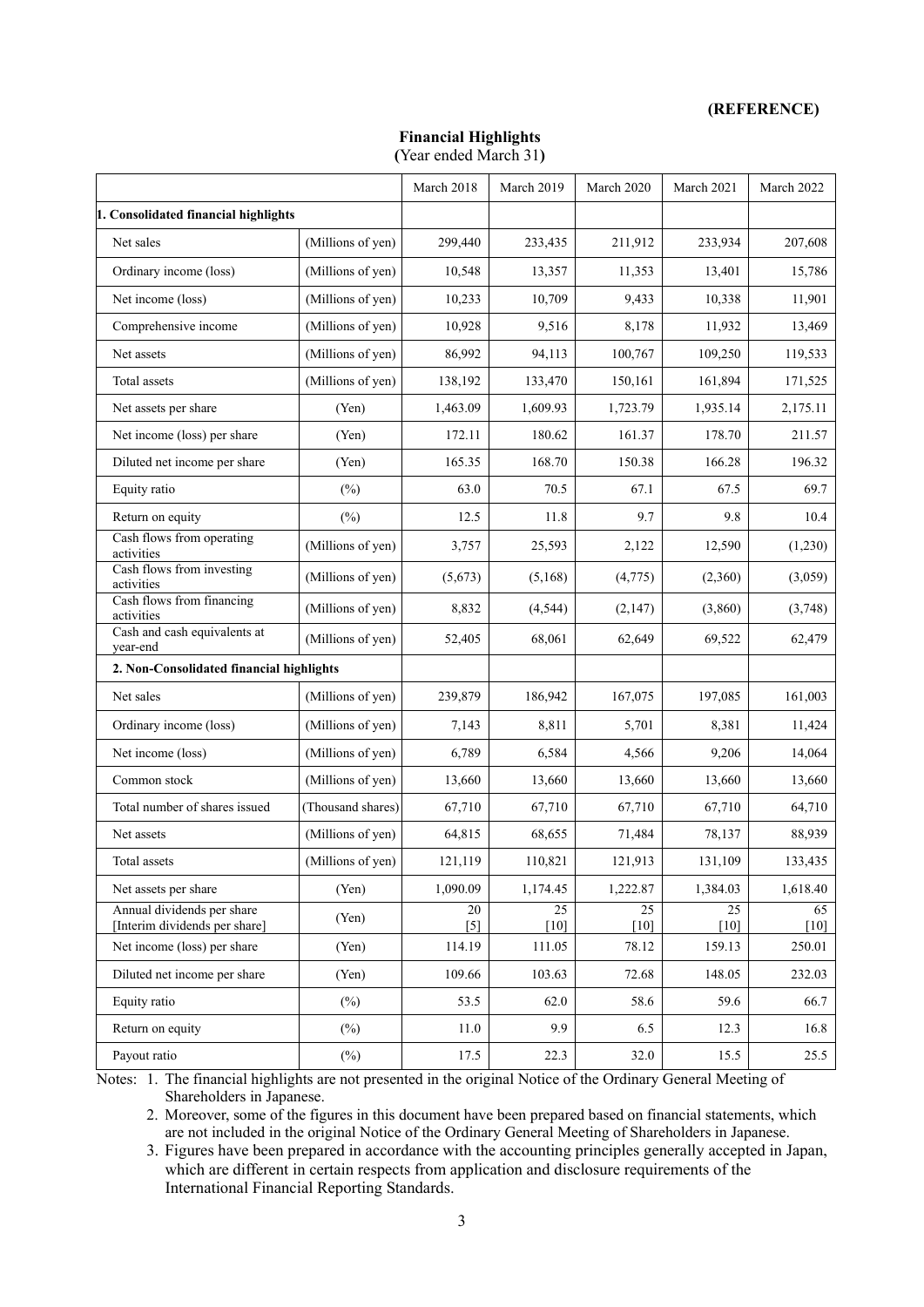# **Consolidated Balance Sheet**

(As of March 31, 2022)

|                                     |               |                                                  | (Millions of yen) |
|-------------------------------------|---------------|--------------------------------------------------|-------------------|
| <b>Account item</b>                 | <b>Amount</b> | <b>Account item</b>                              | <b>Amount</b>     |
| <b>Assets</b>                       |               | <b>Liabilities</b>                               |                   |
| <b>Current assets</b>               | 145,572       | <b>Current liabilities</b>                       | 36,305            |
| Cash and deposits                   | 49,794        | Notes payable and accounts payable<br>—trade     | 23,614            |
| Notes receivable-trade              | 1,253         | Short-term borrowings                            | 2,040             |
| Accounts receivable-trade           | 24,611        | Accrued income taxes                             | 3,179             |
| Short-term investment securities    | 13,699        | Provision for directors' bonuses                 | 155               |
| Merchandise and finished goods      | 9,923         | Other<br><b>Long-term liabilities</b>            | 7,315<br>15,686   |
| Work in process                     | 3,117         | Convertible bond-type bonds with                 | 10,051            |
| Raw materials and supplies          | 38,526        | subscription rights to shares                    |                   |
| Operating accounts receivable       | 2,208         | Deferred tax liabilities                         | 1,253             |
| Other                               | 2,482         | Net defined benefit liability<br>Other           | 3,577<br>803      |
| Allowance for doubtful accounts     | (45)          |                                                  |                   |
| <b>Fixed assets</b>                 | 25,952        |                                                  |                   |
| <b>Tangible fixed assets</b>        | 18,559        | <b>Total Liabilities</b>                         | 51,991            |
| <b>Buildings and Structures</b>     | 5,840         | Net assets                                       |                   |
| Machinery and vehicles              | 6,221         | Owners' equity                                   | 117,990           |
| Land                                | 3,290         | Capital                                          | 13,660            |
| Construction in progress            | 777           | Additional paid-in capital                       | 19,596            |
| Other                               | 2,429         | Retained earnings                                | 94,320            |
| <b>Intangible fixed assets</b>      | 451           | Treasury stock                                   | (9, 586)          |
|                                     |               | <b>Accumulated other</b><br>comprehensive income | 1,542             |
| Software and other                  | 451           | Unrealized gains on                              | 2,495             |
| <b>Investments and other assets</b> | 6,942         | available-for-sale securities                    |                   |
| Investment securities               | 4,809         | Exchange adjustment account                      | (1, 334)          |
| Net defined benefit asset           | 267           | Re-measurements of defined benefit<br>plans      | 381               |
| Deferred tax assets                 | 1,025         |                                                  |                   |
| Other                               | 1,130         |                                                  |                   |
| Allowance for doubtful accounts     | (290)         | <b>Total Net Assets</b>                          | 119,533           |
| <b>Total Assets</b>                 | 171,525       | <b>Total Liabilities and Net Assets</b>          | 171,525           |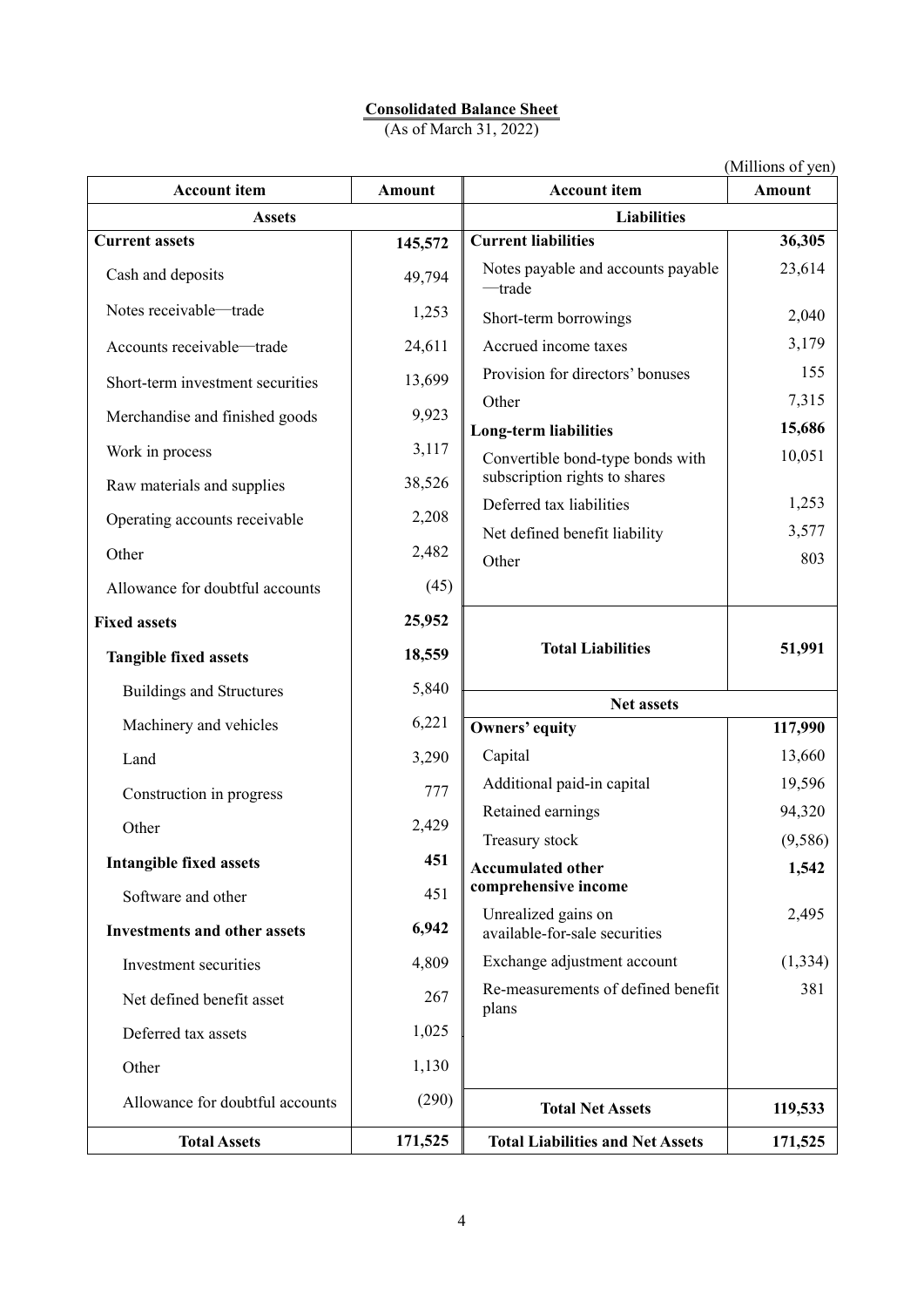# **Consolidated Statement of Income**

(From April 1, 2021 to March 31, 2022)

|                                                  |              | (Millions of yen) |
|--------------------------------------------------|--------------|-------------------|
| Account item                                     | Amount       |                   |
| <b>Net sales</b>                                 |              | 207,608           |
| <b>Cost of sales</b>                             |              | 185,884           |
| <b>Gross profit</b>                              |              | 21,724            |
| Selling, general and administrative expenses     |              | 9,999             |
| <b>Operating income</b>                          |              | 11,725            |
| Non-operating income                             |              |                   |
| Interest and dividends income                    | 221          |                   |
| Exchange gain                                    | 3,558        |                   |
| Subsidies for employment adjustment              | 192          |                   |
| Other                                            | 150          | 4,122             |
| <b>Non-operating expenses</b>                    |              |                   |
| Interest expenses                                | 35           |                   |
| Commission for syndicate loan                    | 17           |                   |
| Other                                            | 8            | 61                |
| <b>Ordinary income</b>                           |              | 15,786            |
| <b>Extraordinary income</b>                      |              |                   |
| Profit on disposal of fixed assets               | 370          |                   |
| Gain on sales of investment securities           | 225          |                   |
| Other                                            | $\mathbf{1}$ | 598               |
| <b>Extraordinary losses</b>                      |              |                   |
| Loss on disposal and sales of fixed assets       | 34           |                   |
| Impairment loss                                  | 43           | 78                |
| Income before income taxes                       |              | 16,306            |
| Income taxes—current                             |              | 4,391             |
| Income taxes-deferred                            |              | 12                |
| Net income                                       |              | 11,901            |
| Profit attributable to non-controlling interests |              |                   |
| Profit attributable to owners of parent          |              | 11,901            |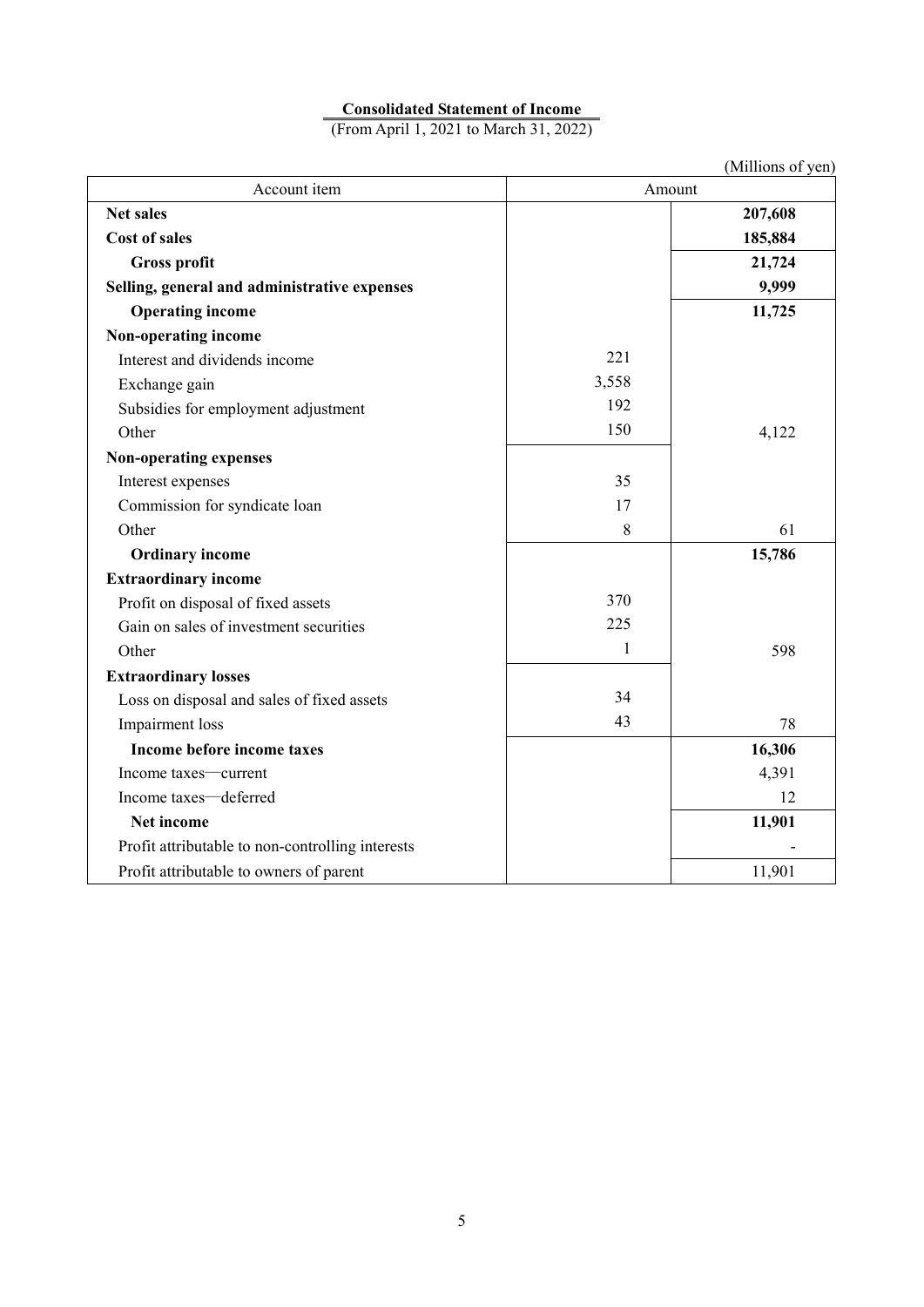# **Consolidated Statement of Changes in Net Assets**

(From April 1, 2021 to March 31, 2022)

|                                                                          |         |                               |                      |                | (Millions of yen)       |  |
|--------------------------------------------------------------------------|---------|-------------------------------|----------------------|----------------|-------------------------|--|
|                                                                          |         | Owners' equity                |                      |                |                         |  |
|                                                                          | Capital | Additional<br>paid-in capital | Retained<br>earnings | Treasury stock | Total owners'<br>equity |  |
| Balance as of April 1, 2021                                              | 13,660  | 19,596                        | 86,668               | (10,649)       | 109,276                 |  |
| Changes during the fiscal year                                           |         |                               |                      |                |                         |  |
| Dividends from surplus                                                   |         |                               | (1,411)              |                | (1,411)                 |  |
| Profit attributable to owners of parent                                  |         |                               | 11,901               |                | 11,901                  |  |
| Acquisition of treasury stock                                            |         |                               |                      | (1,775)        | (1,775)                 |  |
| Cancellation of treasury stock                                           |         |                               | (2,838)              | 2,838          |                         |  |
| Net changes in items other than owners'<br>equity during the fiscal year |         |                               |                      |                |                         |  |
| Total changes during the fiscal year                                     |         |                               | 7,651                | 1,063          | 8,714                   |  |
| Balance as of March 31, 2022                                             | 13,660  | 19,596                        | 94,320               | (9, 586)       | 117,990                 |  |

|                                                                          |                                                          | Accumulated other comprehensive income |                                                |                                                          |                         |  |
|--------------------------------------------------------------------------|----------------------------------------------------------|----------------------------------------|------------------------------------------------|----------------------------------------------------------|-------------------------|--|
|                                                                          | Unrealized gains<br>on available-for<br>-sale securities | Exchange<br>adjustment<br>account      | Re-measurements<br>of defined benefit<br>plans | Total<br>accumulated<br>other<br>comprehensive<br>income | <b>Total Net Assets</b> |  |
| Balance as of April 1, 2021                                              | 2,570                                                    | (2,951)                                | 355                                            | (25)                                                     | 109,250                 |  |
| Changes during the fiscal year                                           |                                                          |                                        |                                                |                                                          |                         |  |
| Dividends from surplus                                                   |                                                          |                                        |                                                |                                                          | (1,411)                 |  |
| Profit attributable to owners of parent                                  |                                                          |                                        |                                                |                                                          | 11,901                  |  |
| Acquisition of treasury stock                                            |                                                          |                                        |                                                |                                                          | (1,775)                 |  |
| Cancellation of treasury stock                                           |                                                          |                                        |                                                |                                                          |                         |  |
| Net changes in items other than owners'<br>equity during the fiscal year | (75)                                                     | 1,616                                  | 26                                             | 1,567                                                    | 1,567                   |  |
| Total changes during the fiscal year                                     | (75)                                                     | 1,616                                  | 26                                             | 1,567                                                    | 10,282                  |  |
| Balance as of March 31, 2022                                             | 2,495                                                    | (1, 334)                               | 381                                            | 1,542                                                    | 119,533                 |  |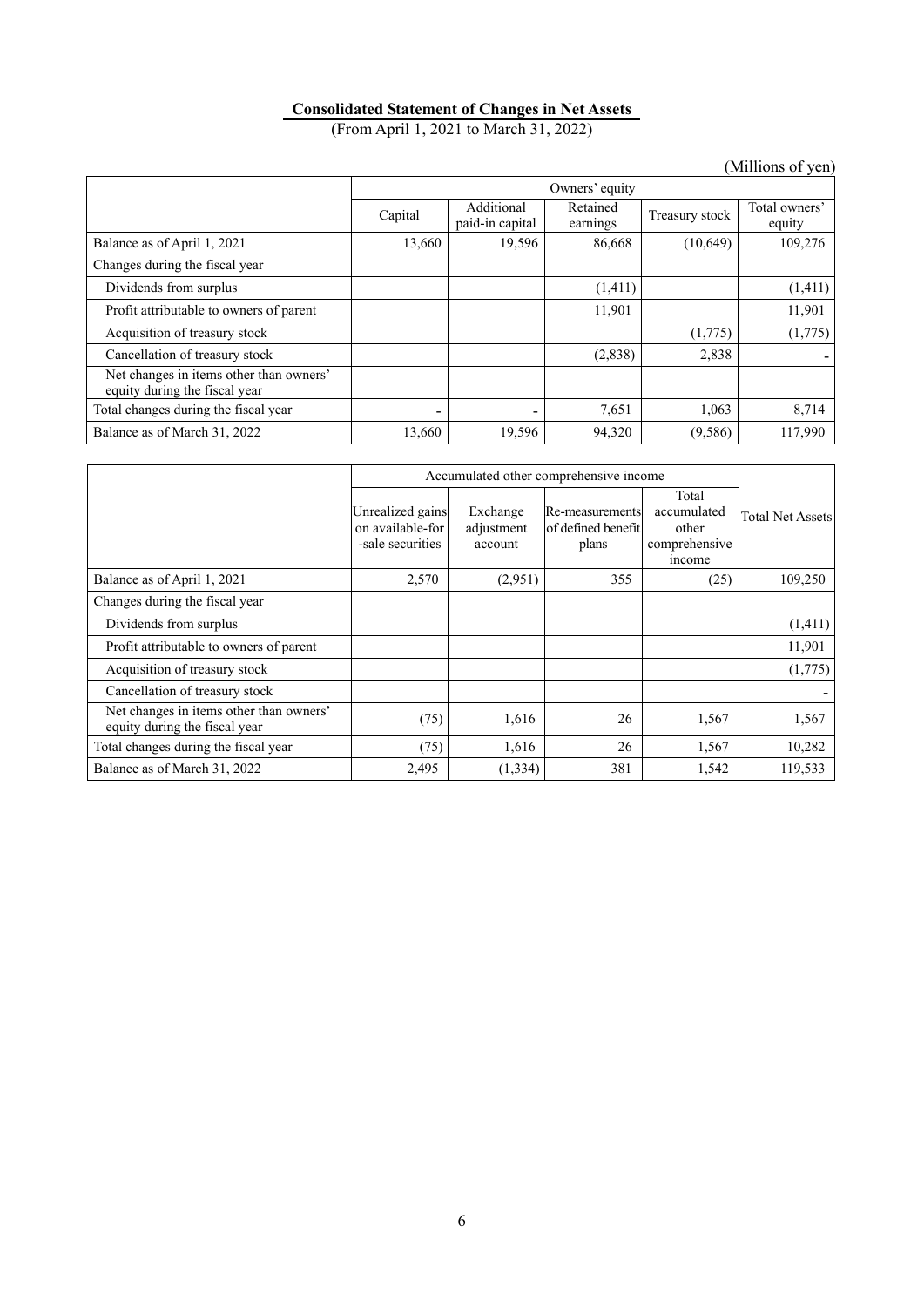# **Non-Consolidated Balance Sheet**

(As of March 31, 2022)

(Millions of yen)

| <b>Account item</b>                                            | Amount         | <b>Account item</b>                                                         | Amount      |
|----------------------------------------------------------------|----------------|-----------------------------------------------------------------------------|-------------|
| <b>Assets</b>                                                  |                | <b>Liabilities</b>                                                          |             |
| <b>Current assets</b>                                          | 111,012        | <b>Current liabilities</b>                                                  | 27,864      |
| Cash and deposits                                              | 32,742         | Notes payable-trade                                                         | 2,249       |
| Notes receivable-trade                                         | 1,252          | Accounts payable-trade                                                      | 13,967      |
| Accounts receivable-trade                                      | 21,922         | Short-term borrowings                                                       | 1,050       |
| Short-term investment securities                               | 13,699         | Accounts payable-other                                                      | 687         |
| Merchandise and finished goods                                 | 788            | Accrued expenses                                                            | 870         |
| Work in process                                                | 1,310          | Income taxes payable                                                        | 2,199       |
| Raw materials and supplies                                     | 25,165         | Deposits received                                                           | 5,770       |
| Operating accounts receivable                                  | 12,638         | Provision for directors' bonuses                                            | 50<br>1,020 |
| Accounts receivable-other                                      | 1,004          | Other                                                                       | 16,632      |
| Other                                                          | 487            | <b>Long-term liabilities</b>                                                |             |
| <b>Fixed assets</b>                                            | 22,423         | Convertible bond-type bonds with<br>subscription rights to shares           | 10,051      |
| <b>Tangible fixed assets</b>                                   | 8,835          | Reserve for retirement benefits                                             | 2,413       |
| <b>Buildings</b>                                               | 1,931          | Reserve for loss on guarantees of                                           | 568         |
| <b>Structures</b>                                              | 33             | subsidiaries and affiliates                                                 |             |
| Machinery and equipment                                        | 2,302          | Reserve for loss on business of                                             | 2,558       |
| Vehicles and transportation                                    | 5              | subsidiaries and affiliates                                                 |             |
| equipment                                                      |                | Deferred tax liabilities                                                    | 538         |
| Tools, furniture and fixtures                                  | 594            | Other                                                                       | 500         |
| Molds                                                          | 274            | <b>Total Liabilities</b>                                                    | 44,496      |
| Land                                                           | 2,934          | <b>Net assets</b>                                                           |             |
| Construction in progress                                       | 759            | Owners' equity                                                              | 86,443      |
| <b>Intangible fixed assets</b>                                 | 199            | Capital                                                                     | 13,660      |
| Software                                                       | 181            | Additional paid-in capital                                                  | 19,596      |
| Other                                                          | 18             | Capital reserve                                                             | 19,596      |
| <b>Investments and other assets</b><br>Investment securities   | 13,388         | Retained earnings                                                           | 62,772      |
| Stocks of subsidiaries and affiliates                          | 4,809<br>3,927 | Legal reserve                                                               | 1,049       |
| Investments in equity of                                       | 2,622          | Other retained earnings                                                     | 61,723      |
| subsidiaries and affiliates                                    |                | Reserve for dividends                                                       | 200         |
| Long-term loans receivable from<br>subsidiaries and affiliates | 3,657          | Reserve for advanced depreciation<br>of fixed assets                        | 437         |
| Other<br>Allowance for doubtful accounts                       | 643<br>(2,272) | Reserve for special account for<br>advanced depreciation of fixed<br>assets | 105         |
|                                                                |                | Reserve for open innovation<br>promotion tax system                         | 17          |
|                                                                |                | General reserve                                                             | 26,350      |
|                                                                |                | Retained earnings brought forward                                           | 34,612      |
|                                                                |                | Treasury stock                                                              | (9, 586)    |
|                                                                |                | Valuation and translation<br>adjustments                                    | 2,495       |
|                                                                |                | Unrealized gains on available-for-sale<br>securities                        | 2,495       |
|                                                                |                | <b>Total Net Assets</b>                                                     | 88,939      |
| <b>Total Assets</b>                                            | 133,435        | <b>Total Liabilities and Net Assets</b>                                     | 133,435     |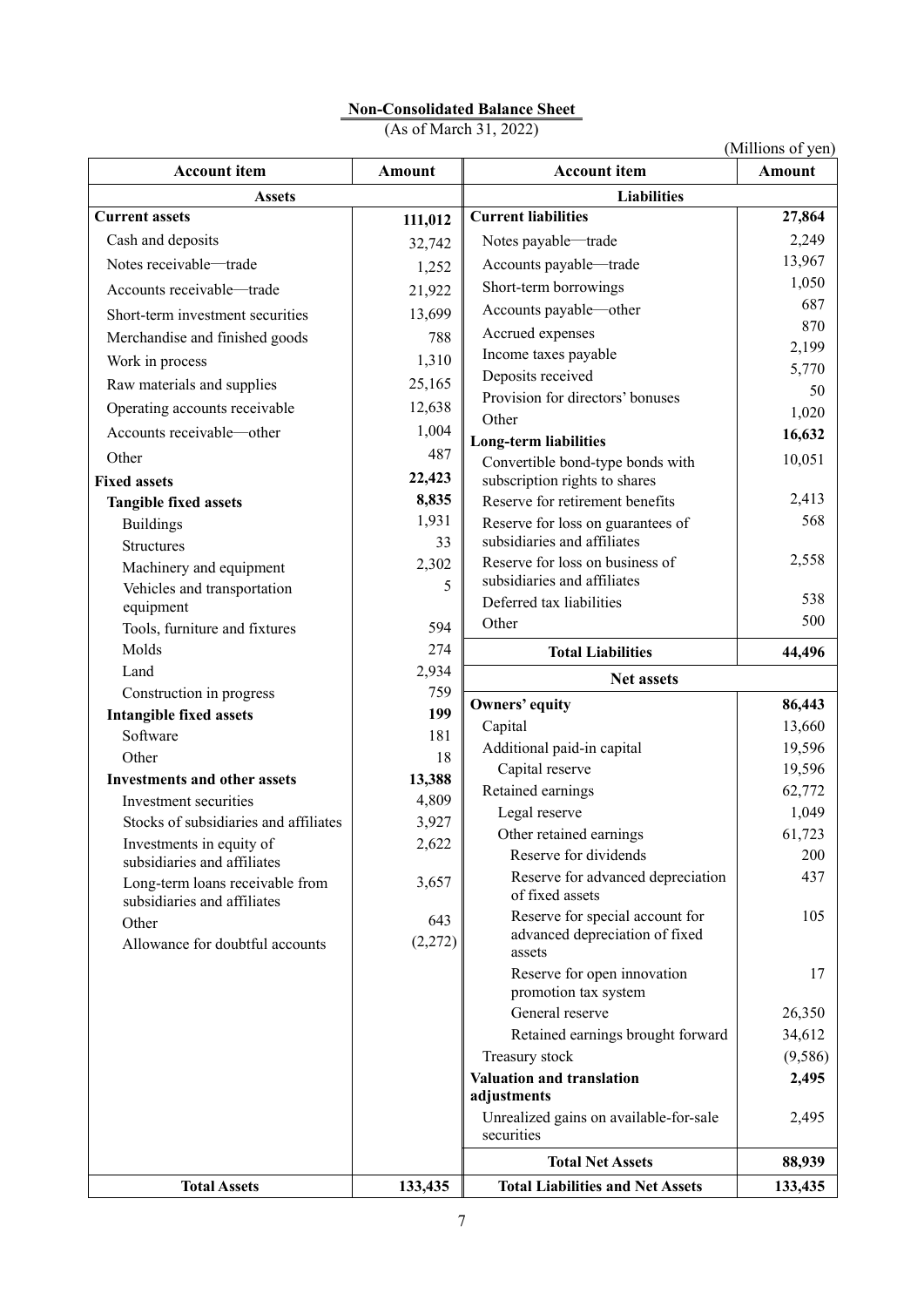# **Non-Consolidated Statement of Income**

(From April 1, 2021 to March 31, 2022)

|                                                                              |                  | (Millions of yen) |
|------------------------------------------------------------------------------|------------------|-------------------|
| Account item                                                                 | Amount           |                   |
| <b>Net sales</b>                                                             |                  | 161,003           |
| <b>Cost of sales</b>                                                         |                  | 149,307           |
| <b>Gross profit</b>                                                          |                  | 11,695            |
| Selling, general and administrative expenses                                 |                  | 4,919             |
| <b>Operating income</b>                                                      |                  | 6,775             |
| Non-operating income                                                         |                  |                   |
| Interest and dividends income                                                | 1,221            |                   |
| Exchange gain                                                                | 3,234            |                   |
| Other                                                                        | 269              | 4,725             |
| <b>Non-operating expenses</b>                                                |                  |                   |
| Interest expenses                                                            | 4                |                   |
| Rent expenses                                                                | 48               |                   |
| Other                                                                        | 23               | 76                |
| <b>Ordinary income</b>                                                       |                  | 11,424            |
| <b>Extraordinary income</b>                                                  |                  |                   |
| Profit on disposal of fixed assets                                           | 1                |                   |
| Gain on sales of investment securities                                       | 225              |                   |
| Reversal of allowance for doubtful accounts for                              | 1,224            |                   |
| subsidiaries and associates                                                  |                  |                   |
| Reversal of reserve for loss on guarantees of                                | 467              |                   |
| subsidiaries and affiliates<br>Reversal of reserve for loss on guarantees of | 3,868            | 5,788             |
| subsidiaries and affiliates                                                  |                  |                   |
| <b>Extraordinary losses</b>                                                  |                  |                   |
| Loss on disposal of fixed assets                                             | $\boldsymbol{0}$ |                   |
| Impairment loss                                                              | 43               |                   |
| Provision of allowance for doubtful accounts for                             | 39               |                   |
| subsidiaries and associates                                                  |                  |                   |
| Other                                                                        | $\mathbf{0}$     | 83                |
| Income before income taxes                                                   |                  | 17,129            |
| Income taxes-current                                                         |                  | 3,024             |
| Income taxes-deferred                                                        |                  | 40                |
| Net income                                                                   |                  | 14,064            |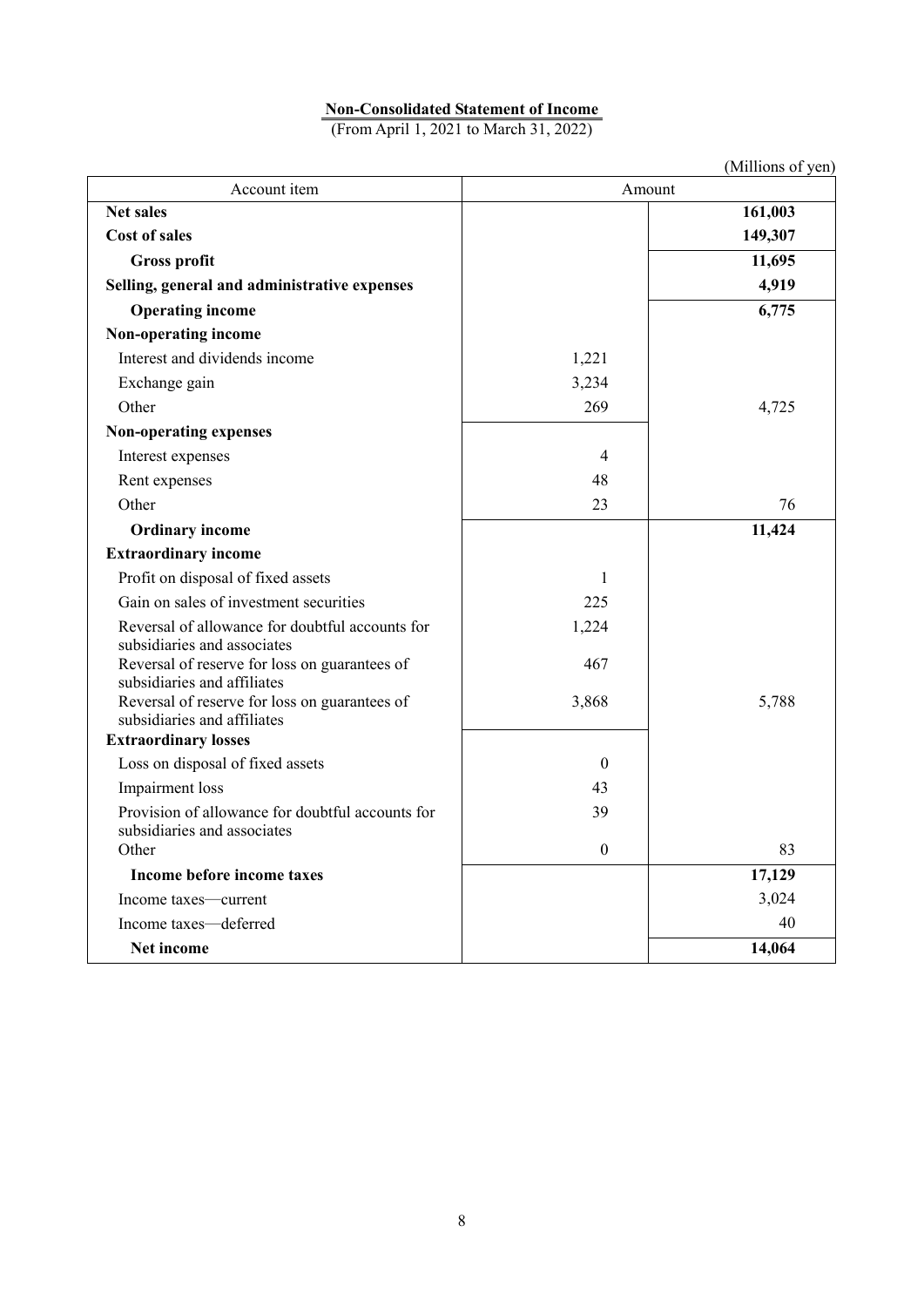# **Non-Consolidated Statement of Changes in Net Assets**

(From April 1, 2021 to March 31, 2022)

(Millions of yen)

|                                                                                             |                                                                            | Owners' equity          |                                                       |                             |                                                               |                                                                                                   |                                                 |                    |                          |        |
|---------------------------------------------------------------------------------------------|----------------------------------------------------------------------------|-------------------------|-------------------------------------------------------|-----------------------------|---------------------------------------------------------------|---------------------------------------------------------------------------------------------------|-------------------------------------------------|--------------------|--------------------------|--------|
|                                                                                             |                                                                            |                         | Additional paid-in capital                            |                             |                                                               |                                                                                                   | Retained earnings                               |                    |                          |        |
|                                                                                             |                                                                            | Other retained earnings |                                                       |                             |                                                               |                                                                                                   |                                                 |                    |                          |        |
|                                                                                             | Total<br>Capital<br>additional<br>Capital<br>paid-in<br>reserve<br>capital | Legal<br>reserve        | Reserve<br>for special<br>depreciati<br><sub>on</sub> | Reserve<br>for<br>dividends | Reserve for<br>advanced<br>depreciation<br>of fixed<br>assets | Reserve for<br>special<br>account for<br>advanced<br>depreciation promotion<br>of fixed<br>assets | Reserve<br>for open<br>innovation<br>tax system | General<br>reserve |                          |        |
| Balance as of April 1, 2021                                                                 | 13,660                                                                     | 19,596                  | 19,596                                                | 1.049                       | $\Omega$                                                      | 200                                                                                               | 445                                             | 105                | $\overline{\phantom{a}}$ | 26,350 |
| Changes during the fiscal year                                                              |                                                                            |                         |                                                       |                             |                                                               |                                                                                                   |                                                 |                    |                          |        |
| Reversal of reserve for<br>special depreciation                                             |                                                                            |                         |                                                       |                             | (0)                                                           |                                                                                                   |                                                 |                    |                          |        |
| Reversal of reserve for<br>advanced depreciation of<br>fixed assets                         |                                                                            |                         |                                                       |                             |                                                               |                                                                                                   | (8)                                             |                    |                          |        |
| Provision of reserve for<br>special account for<br>advanced depreciation of<br>fixed assets |                                                                            |                         |                                                       |                             |                                                               |                                                                                                   |                                                 |                    |                          |        |
| Provision of reserve for<br>open innovation promotion<br>tax system                         |                                                                            |                         |                                                       |                             |                                                               |                                                                                                   |                                                 |                    | 17                       |        |
| Dividends from surplus                                                                      |                                                                            |                         |                                                       |                             |                                                               |                                                                                                   |                                                 |                    |                          |        |
| Net income                                                                                  |                                                                            |                         |                                                       |                             |                                                               |                                                                                                   |                                                 |                    |                          |        |
| Acquisition of treasury<br>stock                                                            |                                                                            |                         |                                                       |                             |                                                               |                                                                                                   |                                                 |                    |                          |        |
| Cancellation of treasury<br>stock                                                           |                                                                            |                         |                                                       |                             |                                                               |                                                                                                   |                                                 |                    |                          |        |
| Net changes in items other<br>than owners' equity during<br>the fiscal year                 |                                                                            |                         |                                                       |                             |                                                               |                                                                                                   |                                                 |                    |                          |        |
| Changes during the fiscal year                                                              |                                                                            |                         |                                                       |                             | (0)                                                           |                                                                                                   | (8)                                             |                    | 17                       |        |
| Balance as of March 31, 2022                                                                | 13,660                                                                     | 19,596                  | 19,596                                                | 1,049                       | ٠                                                             | 200                                                                                               | 437                                             | 105                | 17                       | 26,350 |

|                                                                                             |                                                                                         | Owners' equity             | Valuation and<br>translation<br>adjustments |                         |                                                            |                         |
|---------------------------------------------------------------------------------------------|-----------------------------------------------------------------------------------------|----------------------------|---------------------------------------------|-------------------------|------------------------------------------------------------|-------------------------|
|                                                                                             | Retained earnings<br>Other retained<br>earnings<br>Retained earnings<br>brought forward | Total retained<br>earnings | Treasury stock                              | Total owners'<br>equity | Unrealized<br>gains on<br>available-for-sale<br>securities | <b>Total Net Assets</b> |
| Balance as of April 1, 2021                                                                 | 24,806                                                                                  | 52,958                     | (10, 649)                                   | 75,566                  | 2,570                                                      | 78,137                  |
| Changes during the fiscal year                                                              |                                                                                         |                            |                                             |                         |                                                            |                         |
| Reversal of reserve for<br>special depreciation                                             | $\theta$                                                                                |                            |                                             |                         |                                                            |                         |
| Reversal of reserve for<br>advanced depreciation of<br>fixed assets                         | 8                                                                                       |                            |                                             | ÷                       |                                                            |                         |
| Provision of reserve for<br>special account for<br>advanced depreciation of<br>fixed assets |                                                                                         |                            |                                             |                         |                                                            |                         |
| Provision of reserve for<br>open innovation promotion<br>tax system                         | (17)                                                                                    |                            |                                             |                         |                                                            |                         |
| Dividends from surplus                                                                      | (1,411)                                                                                 | (1, 411)                   |                                             | (1, 411)                |                                                            | (1, 411)                |
| Net income                                                                                  | 14.064                                                                                  | 14.064                     |                                             | 14,064                  |                                                            | 14,064                  |
| Acquisition of treasury<br>stock                                                            |                                                                                         |                            | (1,775)                                     | (1,775)                 |                                                            | (1,775)                 |
| Cancellation of treasury<br>stock                                                           | (2,838)                                                                                 | (2,838)                    | 2,838                                       |                         |                                                            |                         |
| Net changes in items other<br>than owners' equity during<br>the fiscal vear                 |                                                                                         |                            |                                             |                         | (75)                                                       | (75)                    |
| Changes during the fiscal year                                                              | 9,805                                                                                   | 9,813                      | 1,063                                       | 10,877                  | (75)                                                       | 10,802                  |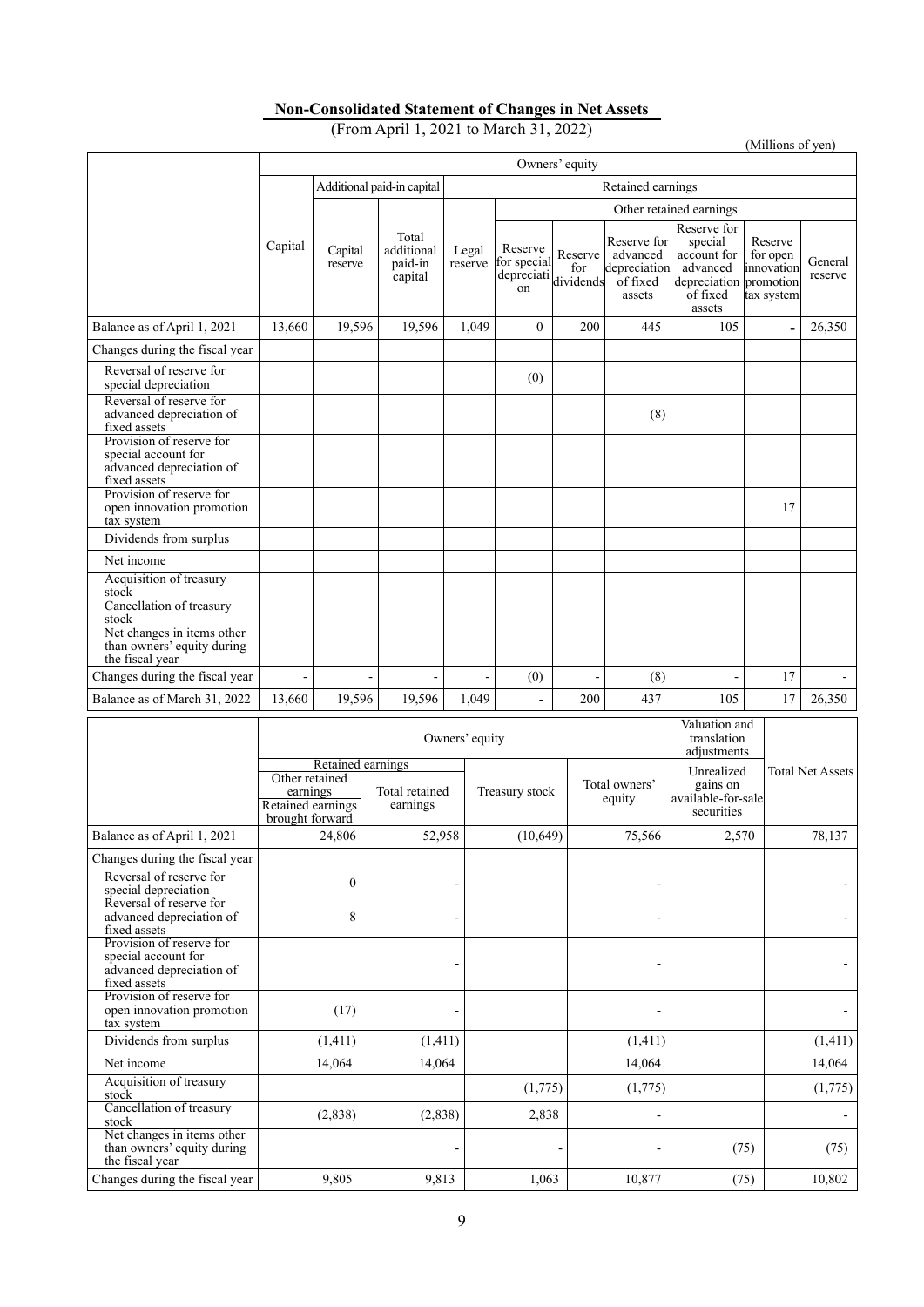| Balance<br>$\overline{a}$<br>$ -$<br>2022<br>586<br>$44^{\circ}$<br>$\mathcal{L}$<br>March<br>: as ot<br>u<br>$\sim$<br>1.V L 4<br>JZ. | $\Delta Q^r$<br>ດເ<br>. ററ.<br><u>.</u><br>. <i>.</i> .<br>__ |
|----------------------------------------------------------------------------------------------------------------------------------------|---------------------------------------------------------------|
|----------------------------------------------------------------------------------------------------------------------------------------|---------------------------------------------------------------|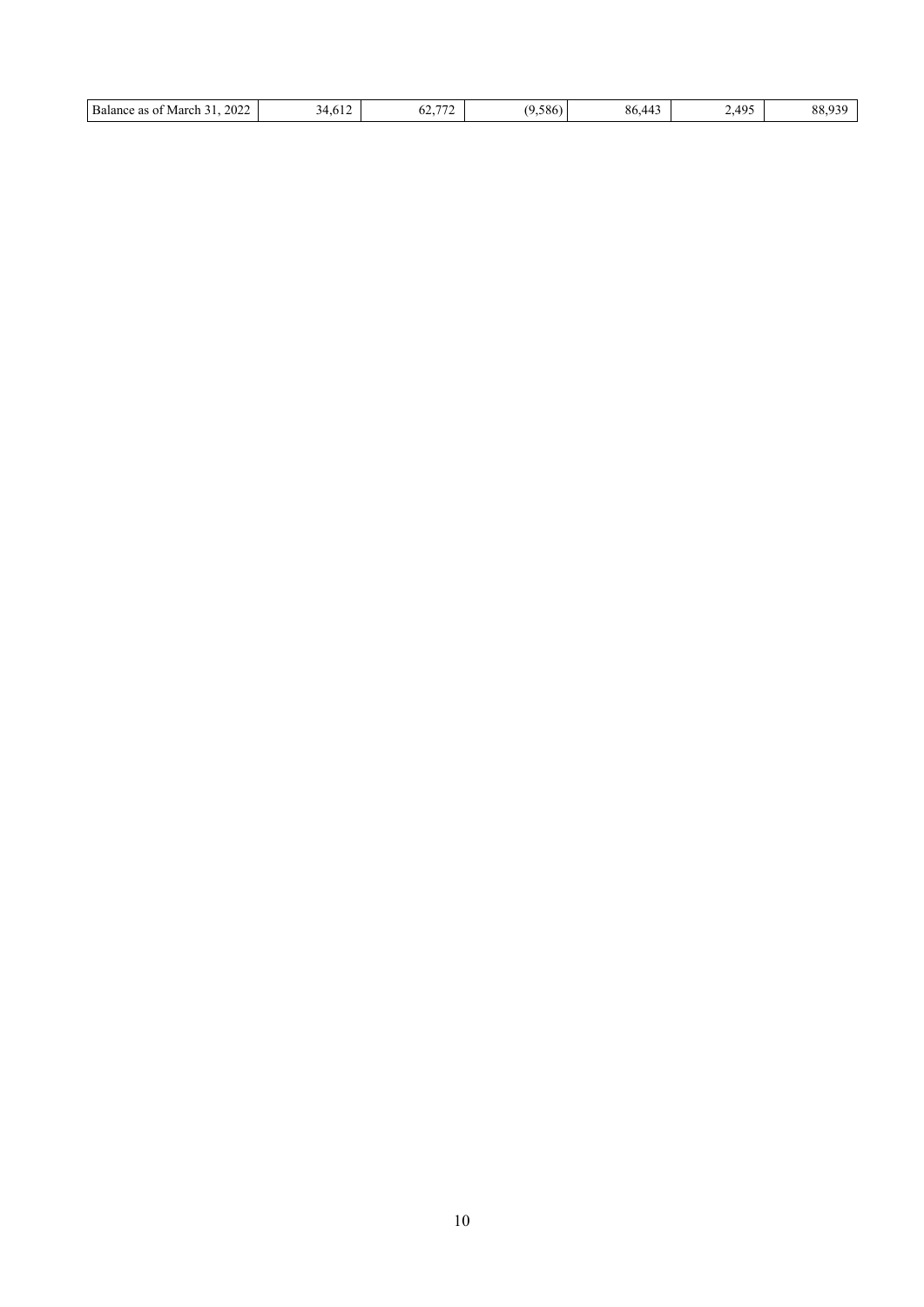# **Reference Documents for the General Meeting of Shareholders**

## **Proposals and references**

# **Proposal No. 1: Appropriation of Surplus**

Hosiden Corporation embraces providing returns to shareholders as one of our important corporate policies. Meanwhile, in order to increase the corporate value, research and development as well as investment in production equipment, etc. are necessary to cope with rapid technological innovation. To that end, the Company is working to increase business profits and reinforce its financial position by securing internal reserves from a long-term perspective. The Company aims to pay out dividends on an ongoing basis, assuming a stable business environment, and target a payout ratio of about 30% based on consolidated financial results.

Under this policy, the Company proposes the year-end dividend and other appropriation of surplus for the fiscal year as follows.

- 1. Types of dividend properties Cash
- 2. Matters related to distribution of dividend properties and the amount Shares of common stock of the Company: ¥55 per share Aggregate amount: ¥3,022,527,365 The annual dividend for the term, along with the interim dividend of ¥10 per share, will be ¥65 per share.
- 3. Effective date of the dividend of surplus June 30, 2022

# **Proposal No. 2: Partial Amendments to the Articles of Incorporation**

1. Reasons for amendments

The amended provisions stipulated in the proviso of Article 1 of the supplementary provisions of the "Act Partially Amending the Companies Act" (Act No. 70 of 2019) will be enforced on September 1, 2022. Accordingly, in order to prepare for the introduction of the system for electronic provision of materials for general meetings of shareholders, the Articles of Incorporation of the Company shall be amended as follows.

- (1) The proposed Article 14, Paragraph 1 provides that information contained in the Reference Documents for the General Meeting of Shareholders, etc. shall be provided electronically.
- (2) The purpose of the proposed Article 14, Paragraph 2 is to establish a provision to limit the scope of matters to be included in the paper copy to be sent to shareholders who have requested it.
- (3) The provisions related to the internet disclosure and deemed provision of the Reference Documents for the General Meeting of Shareholders, etc. (Article 14 of the current Articles of Incorporation) will become unnecessary and will therefore be deleted.
- (4) In line with the above establishment and deletion of the provisions, supplementary provisions related to the effective date, etc. shall be established.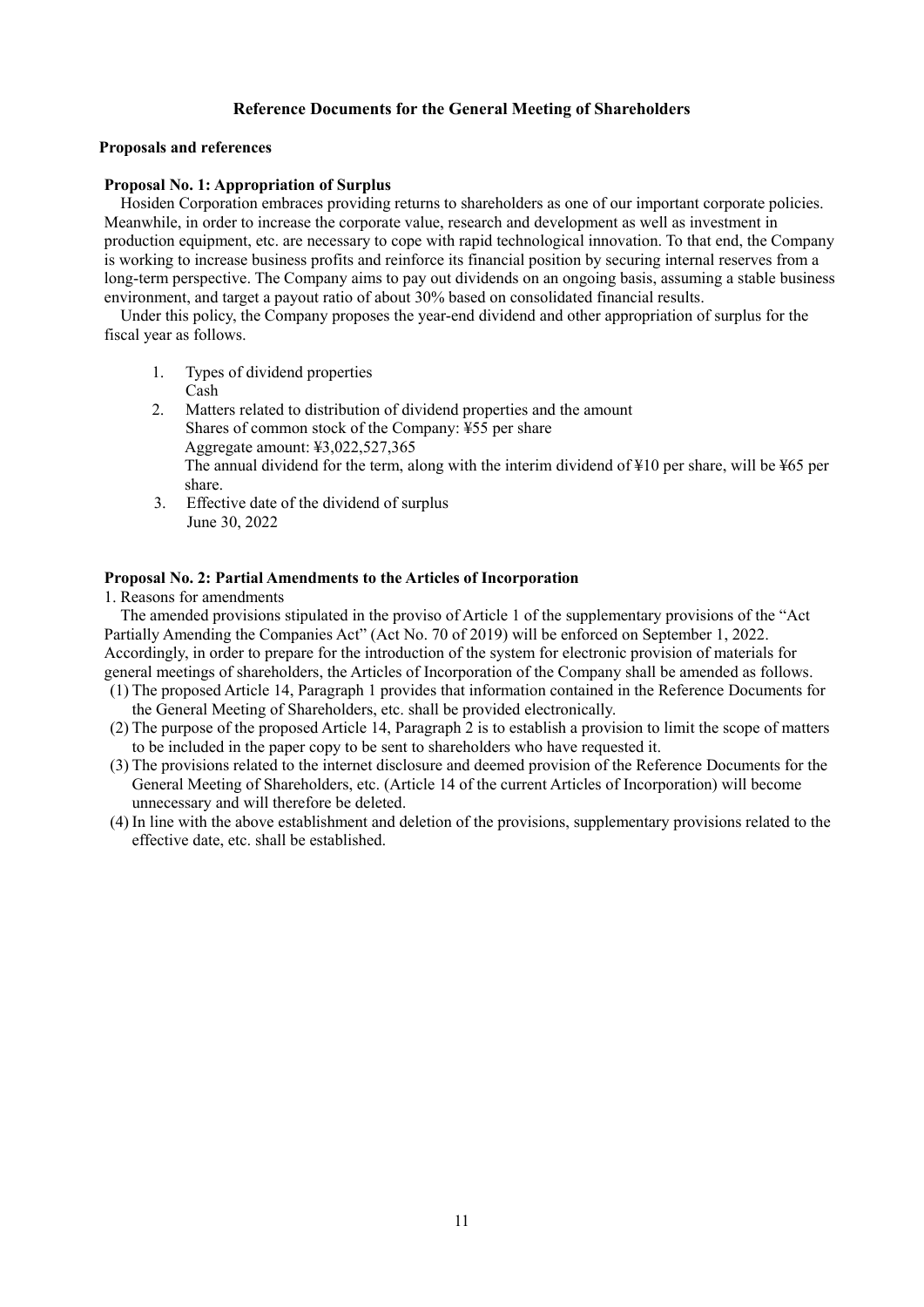# 2. Details of amendments

The details of the amendments are as follows.

(Amended parts are underlined.)

| <b>Current Articles of Incorporation</b>                                                                                                                                                                                                                                                                                                                                                                                                                                                                              | <b>Proposed Amendments</b>                                                                                                                                                                                                                                                                                                                                                                                                                                                                                                                                                                                                                                                                                                                                                                                                                                                                                                                                                                                                                                                                                            |
|-----------------------------------------------------------------------------------------------------------------------------------------------------------------------------------------------------------------------------------------------------------------------------------------------------------------------------------------------------------------------------------------------------------------------------------------------------------------------------------------------------------------------|-----------------------------------------------------------------------------------------------------------------------------------------------------------------------------------------------------------------------------------------------------------------------------------------------------------------------------------------------------------------------------------------------------------------------------------------------------------------------------------------------------------------------------------------------------------------------------------------------------------------------------------------------------------------------------------------------------------------------------------------------------------------------------------------------------------------------------------------------------------------------------------------------------------------------------------------------------------------------------------------------------------------------------------------------------------------------------------------------------------------------|
| (Internet Disclosure and Deemed<br>Article 14<br>Provision of Reference Documents for the General                                                                                                                                                                                                                                                                                                                                                                                                                     | <deleted></deleted>                                                                                                                                                                                                                                                                                                                                                                                                                                                                                                                                                                                                                                                                                                                                                                                                                                                                                                                                                                                                                                                                                                   |
| Meeting of Shareholders, Etc.)                                                                                                                                                                                                                                                                                                                                                                                                                                                                                        |                                                                                                                                                                                                                                                                                                                                                                                                                                                                                                                                                                                                                                                                                                                                                                                                                                                                                                                                                                                                                                                                                                                       |
| The Company may, when convening a General<br>Meeting of Shareholders, deem that it has provided<br>information to shareholders pertaining to matters to<br>be described or indicated in the Reference<br>Documents for the General Meeting of Shareholders,<br>Business Report, Non-Consolidated Financial<br>Statements, and Consolidated Financial Statements,<br>by disclosing such information through the internet in<br>accordance with the provisions provided in the<br>Ordinance of the Ministry of Justice. |                                                                                                                                                                                                                                                                                                                                                                                                                                                                                                                                                                                                                                                                                                                                                                                                                                                                                                                                                                                                                                                                                                                       |
| <newly established=""></newly>                                                                                                                                                                                                                                                                                                                                                                                                                                                                                        | Article 14<br>(Measures for Electronic Provision,<br>$Etc.$ )                                                                                                                                                                                                                                                                                                                                                                                                                                                                                                                                                                                                                                                                                                                                                                                                                                                                                                                                                                                                                                                         |
|                                                                                                                                                                                                                                                                                                                                                                                                                                                                                                                       | The Company shall, when convening a General<br>Meeting of Shareholders, provide information<br>contained in the Reference Documents for the<br>General Meeting of Shareholders, etc. electronically.<br>Among the matters to be provided electronically,<br>the Company may choose not to include all or part of<br>the matters stipulated in the Ordinance of the<br>Ministry of Justice in the paper copy to be sent to<br>shareholders who have requested it by the record date<br>for voting rights.                                                                                                                                                                                                                                                                                                                                                                                                                                                                                                                                                                                                              |
| <newly established=""></newly>                                                                                                                                                                                                                                                                                                                                                                                                                                                                                        | (Supplementary provisions)                                                                                                                                                                                                                                                                                                                                                                                                                                                                                                                                                                                                                                                                                                                                                                                                                                                                                                                                                                                                                                                                                            |
|                                                                                                                                                                                                                                                                                                                                                                                                                                                                                                                       | The deletion of Article 14 (Internet Disclosure<br>and Deemed Provision of Reference Documents for<br>the General Meeting of Shareholders, Etc.) of the<br>current Articles of Incorporation and the introduction<br>of the proposed Article 14 (Measures for Electronic<br>Provision, Etc.) shall come into effect on September<br>1, 2022, the date of enforcement of the amended<br>provisions stipulated in the proviso of Article 1 of the<br>supplementary provisions of the Act Partially<br>Amending the Companies Act (Act No. 70 of 2019)<br>(the "Effective Date").<br>Notwithstanding the provisions of the preceding<br>paragraph, Article 14 of the current Articles of<br>Incorporation shall remain in force with respect to a<br>General Meeting of Shareholders to be held on a date<br>within six months from the Effective Date.<br>These supplementary provisions shall be deleted<br>after the lapse of six months from the Effective Date<br>or the lapse of three months from the date of the<br>General Meeting of Shareholders set forth in the<br>preceding paragraph, whichever is later. |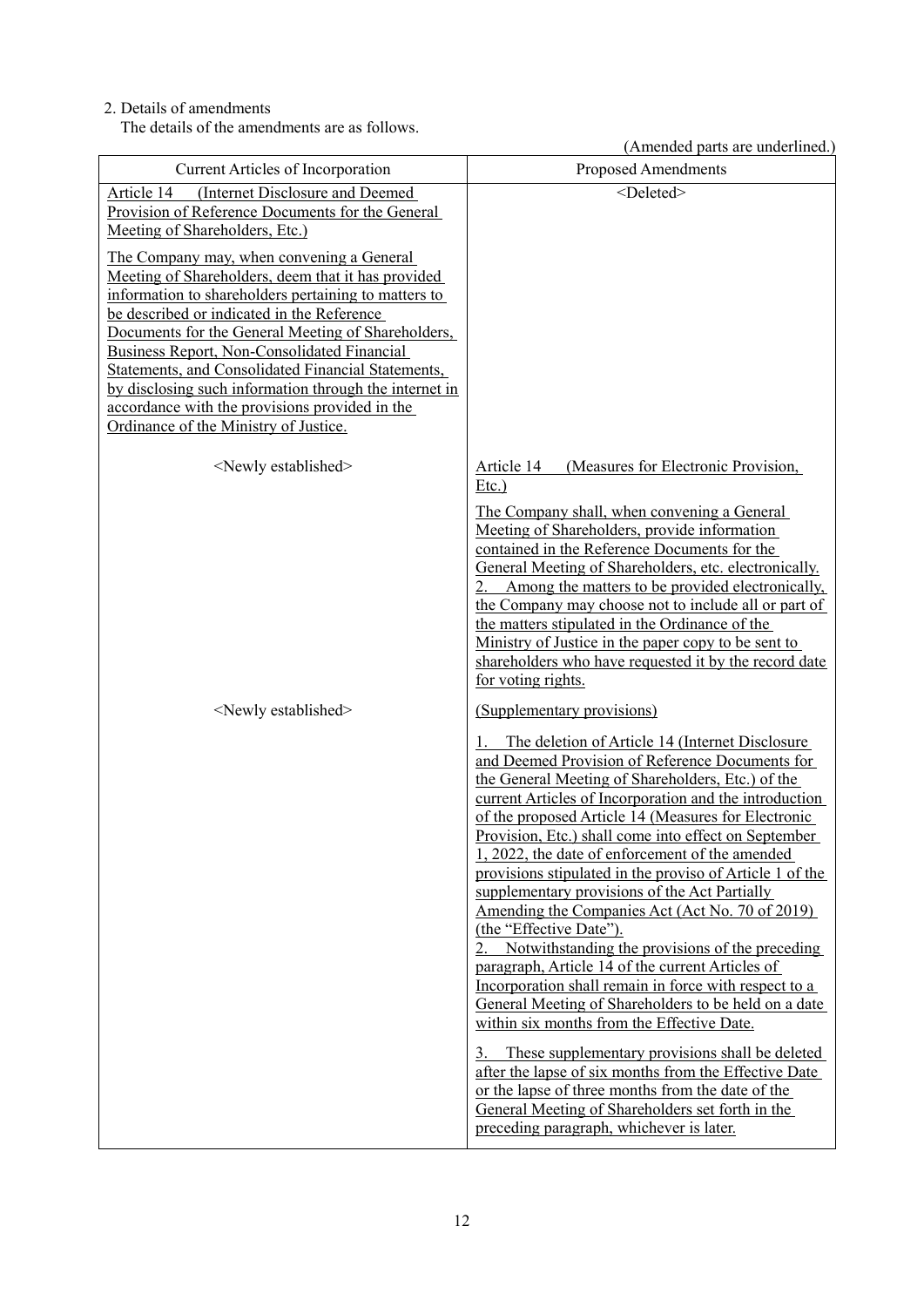## **Proposal No. 3: Election of Two Substitutes for Statutory Auditors**

The effect of electing Mr. Kazunori Nishimura and Mr. Masashi Mori, who were elected as substitutes for Statutory Auditors at the 71st Ordinary General Meeting of Shareholders, held on June 29, 2021, shall expire at the beginning of this General Meeting of Shareholders. In the case of a vacancy of Statutory Auditors, as stipulated by laws and regulations, we hereby propose that Mr. Kazunori Nishimura be elected as a substitute for Statutory Auditor Shinji Hombo and that Mr. Masashi Mori be elected as a substitute for Outside Statutory Auditor Takayuki Tanemura and Outside Statutory Auditor Masakatsu Maruyama.

The Board of Statutory Auditors has previously given its approval to this proposal.

The candidates for substitutes for Statutory Auditors are as follows:

| Candidate<br>No. | Name<br>(Date of Birth)                                                                                                                                                                                                                                                                                                                                                                                                                                                                                                                                     | Career summary and positions in the Company and important<br>concurrent position                                                                                                                                                                                                                                                                                                                                                                               | Number of<br>shares of the<br>Company<br>held |
|------------------|-------------------------------------------------------------------------------------------------------------------------------------------------------------------------------------------------------------------------------------------------------------------------------------------------------------------------------------------------------------------------------------------------------------------------------------------------------------------------------------------------------------------------------------------------------------|----------------------------------------------------------------------------------------------------------------------------------------------------------------------------------------------------------------------------------------------------------------------------------------------------------------------------------------------------------------------------------------------------------------------------------------------------------------|-----------------------------------------------|
| 1                | Kazunori<br>Nishimura<br>November 3,<br>1958                                                                                                                                                                                                                                                                                                                                                                                                                                                                                                                | April 1981<br>Joined Hosiden Corporation<br>April 2017<br>General Manager, General Affairs Department (to<br>the present)                                                                                                                                                                                                                                                                                                                                      | 4,200 shares                                  |
|                  | [Reasons for nomination as a candidate]<br>Mr. Nishimura has long engaged in administrative divisions since joining the Company. The<br>Company believes that he will be able to fully perform his duties as a Statutory Auditor by utilizing<br>his extensive experience cultivated over many years at the Company, and hereby proposes that he be<br>elected as a substitute for Statutory Auditor.                                                                                                                                                       |                                                                                                                                                                                                                                                                                                                                                                                                                                                                |                                               |
| $\overline{2}$   | Masashi Mori<br>March 4, 1956                                                                                                                                                                                                                                                                                                                                                                                                                                                                                                                               | April 1974<br>Joined Osaka Regional Taxation Bureau<br><b>July 2008</b><br>District Director, Shingu District Tax Office<br><b>July 2011</b><br>District Director, Itami District Tax Office<br><b>July 2014</b><br>District Director, Joto District Tax Office<br>Established Masashi Mori Certified Tax<br>August 2016<br>Accountant Office (to the present)<br>[Important concurrent positions]<br>· Director, Masashi Mori Certified Tax Accountant Office | 0 shares                                      |
|                  | [Reasons for nomination as a candidate]<br>Mr. Mori has considerable knowledge concerning finance and accounting due to his expertise as a<br>certified tax accountant, as well as experience in serving in various positions including the head of<br>taxation bureaus. The Company believes that Mr. Mori will be able to draw on his extensive<br>knowledge and experience to objectively monitor the execution of duties by Directors as an Outside<br>Statutory Auditor, and hereby proposes that he be elected as a substitute for Statutory Auditor. |                                                                                                                                                                                                                                                                                                                                                                                                                                                                |                                               |

Notes: 1. No conflict of interest exists between the Company and the above candidates for substitutes for Statutory Auditors.

- 2. The matters concerning the candidate for substitute for Outside Statutory Auditors are described as follows:
	- (1) Mr. Masashi Mori is a candidate for substitute for Outside Statutory Auditor. If he is appointed as an Outside Statutory Auditor, Mr. Mori will be notified to Tokyo Stock Exchange, Inc. as an independent officer, since he satisfies the requirements for independent officers as stipulated by the said exchange.
	- (2) Although he has not directly participated in business management other than participation as an Outside Director or an Outside Statutory Auditor, the Company has judged that he will be able to fully perform his duties as an Outside Statutory Auditor for the above reasons.
	- (3) In the event the election of Mr. Masashi Mori as a substitute for Statutory Auditor is approved and he assumes office as an Outside Statutory Auditor in the case of a vacancy of Statutory Auditors as stipulated by laws and regulations, the Company, pursuant to the provisions of its Articles of Incorporation and Article 427, Paragraph 1 of the Companies Act, will enter into an agreement with Mr. Masashi Mori to limit his liability for damages as stipulated in Article 423, Paragraph 1 of the Companies Act to the amount specified in laws and regulations.
	- (4) The Company has entered into directors and officers liability insurance contract with an insurance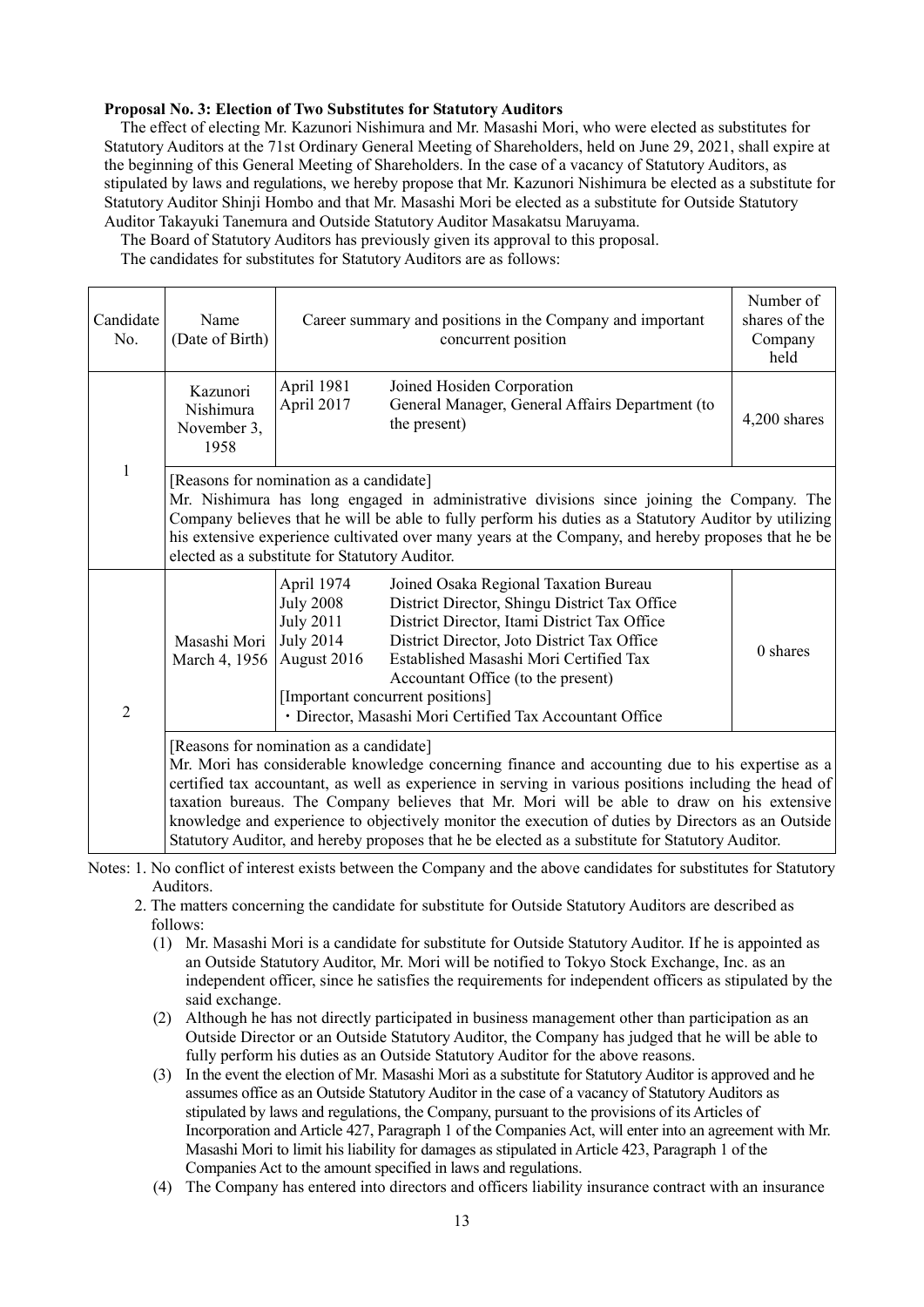company. The insurance policy covers any damages that may result from the claim for damages arising from directors' and officers' acts in performing their duties, as well as litigation costs in relation to such claims. In the case of a vacancy of Statutory Auditors, as stipulated by laws and regulations, and the candidates for Statutory Auditor assume the office, the Statutory Auditor candidates will be included as the insured under the insurance policy. The Company will continue to enter into the insurance policy with the same content at the next renewal.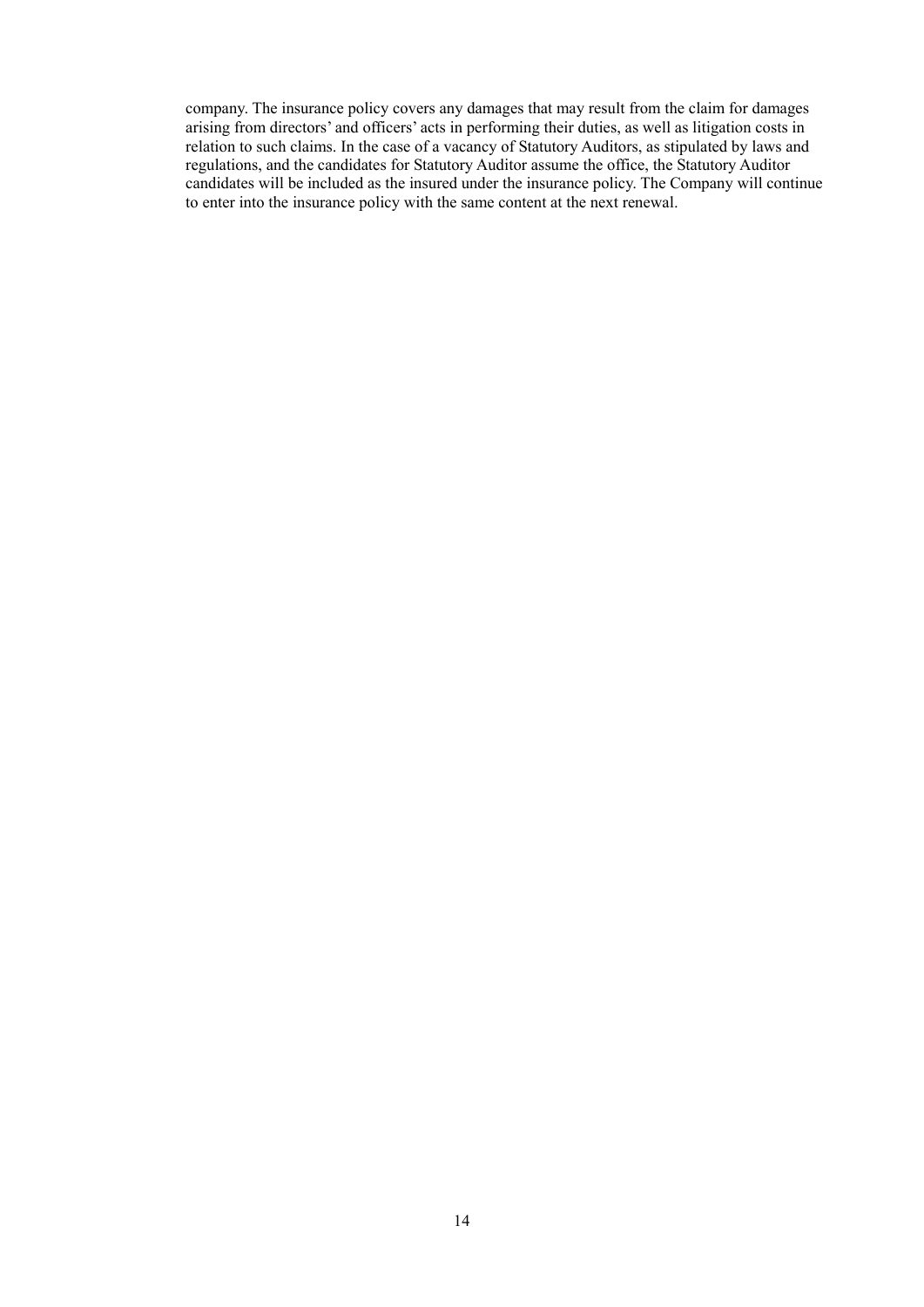#### **Proposal No. 4: Determination of Compensation for Granting Restricted Stock to Directors (Excluding Outside Directors)**

At the Ordinary General Meeting of Shareholders held on June 28, 2007, the maximum amount of compensation for the Company's Directors is approved to be not more than ¥25 million per month. However, with the aim of incentivizing the Company's Directors to work for sustainable growth in corporate value, as well as promoting further sharing of values between the Directors and the shareholders, the Company requests approval for the introduction of a compensation system for granting restricted stock to the Company's Directors (excluding Outside Directors; hereinafter referred to as "Eligible Directors"). Accordingly, separately from the current maximum amount of compensation for Directors, the Company proposes to set the total amount of monetary compensation for granting restricted stock to the Eligible Directors at not more than ¥30 million per year, as an amount considered appropriate in light of the purpose described above, and set the total number of shares of the Company's common stock to be issued or disposed of under the system at not more than 50,000 shares per year (however, if the Company's common stock undergoes a stock split (including allotment of shares of the Company's common stock without contribution) or a stock consolidation after the approval date of this proposal or if the total number of shares of the Company's common stock to be issued or disposed of otherwise needs to be adjusted, the Company may reasonably adjust that total number.). In addition, the specific amounts to be allocated to individual Eligible Directors shall be determined by the Board of Directors after consultation with the Nomination and Compensation Committee.

The Company currently has four Eligible Directors.

In accordance with a resolution of the Company's Board of Directors, the Eligible Directors shall receive shares of the Company's common stock to be issued or disposed of by making in-kind contributions of all the monetary compensation claims to be granted based on this proposal. The amount to be paid in per such share shall be determined by the Board of Directors based on the closing price of the Company's common stock on the Tokyo Stock Exchange on the day preceding the business day on which the relevant resolution of the Board of Directors meeting is adopted (if no trades are executed on that day, the closing price of the most recent trading day prior to the date of resolution) in a range not particularly advantageous to the Eligible Directors. In addition, for this issuance or disposal of the Company's common stock, the Company shall enter into an agreement on allotment of restricted stock (hereinafter referred to as the "Allotment Agreement") with the Eligible Directors, which shall contain the details outlined below.

- (1) Eligible Directors must not transfer, create a security interest on, or otherwise dispose of the Company's common stock allotted under the Allotment Agreement (hereinafter referred to as "Allotted Shares") during a period from the delivery date of the restricted stock to the date on which they lose their position as the Company's Director (that period, the "Transfer Restriction Period") (that restriction, the "Transfer Restriction").
- (2) If an Eligible Director loses all the positions described in (1) above before expiration of a period separately determined by the Company's Board of Directors (hereinafter referred to as the "Service Period"), the Company shall automatically acquire the Allotted Shares without compensation unless there are grounds deemed justifiable by the Company's Board of Directors.
- (3) The Company shall lift the Transfer Restriction on all of the Allotted Shares at the expiration of the Transfer Restriction Period, on the condition that Eligible Directors continuously remain in Director or other positions of the Company determined by the Company's Board of Directors, during the Service Period; provided, however, that the number of Allotted Shares subject to the lifting of the Transfer Restriction and the timing of lifting the Transfer Restriction shall be adjusted as necessary if Eligible Directors lose all the positions described in (1) above for the grounds deemed justifiable by the Company as provided in (2) above.
- (4) The Company shall automatically acquire without compensation any Allotted Shares for which the Transfer Restriction has not been lifted under the provisions of (3) above at the expiration of the Transfer Restriction Period.
- (5) In the event that proposals regarding a merger agreement under which the Company is to become the disappearing company, a share exchange agreement or a share transfer plan under which the Company is to become a wholly-owned subsidiary, or other organizational restructuring, etc., are approved by a General Meeting of Shareholders of the Company (or by the Board of Directors of the Company if such organizational restructuring, etc. do not require approval of a General Meeting of Shareholders of the Company) during the Transfer Restriction Period, the Company shall, by resolution of the Company's Board of Directors, lift the Transfer Restriction prior to the effective date of such organizational restructuring, etc. for the number of Allotted Shares reasonably determined.
- (6) In the case of (5) above, the Company shall automatically acquire without compensation any Allotted Shares for which the Transfer Restriction has not been lifted immediately after the lifting of the Transfer Restriction pursuant to the provisions of (5) above.